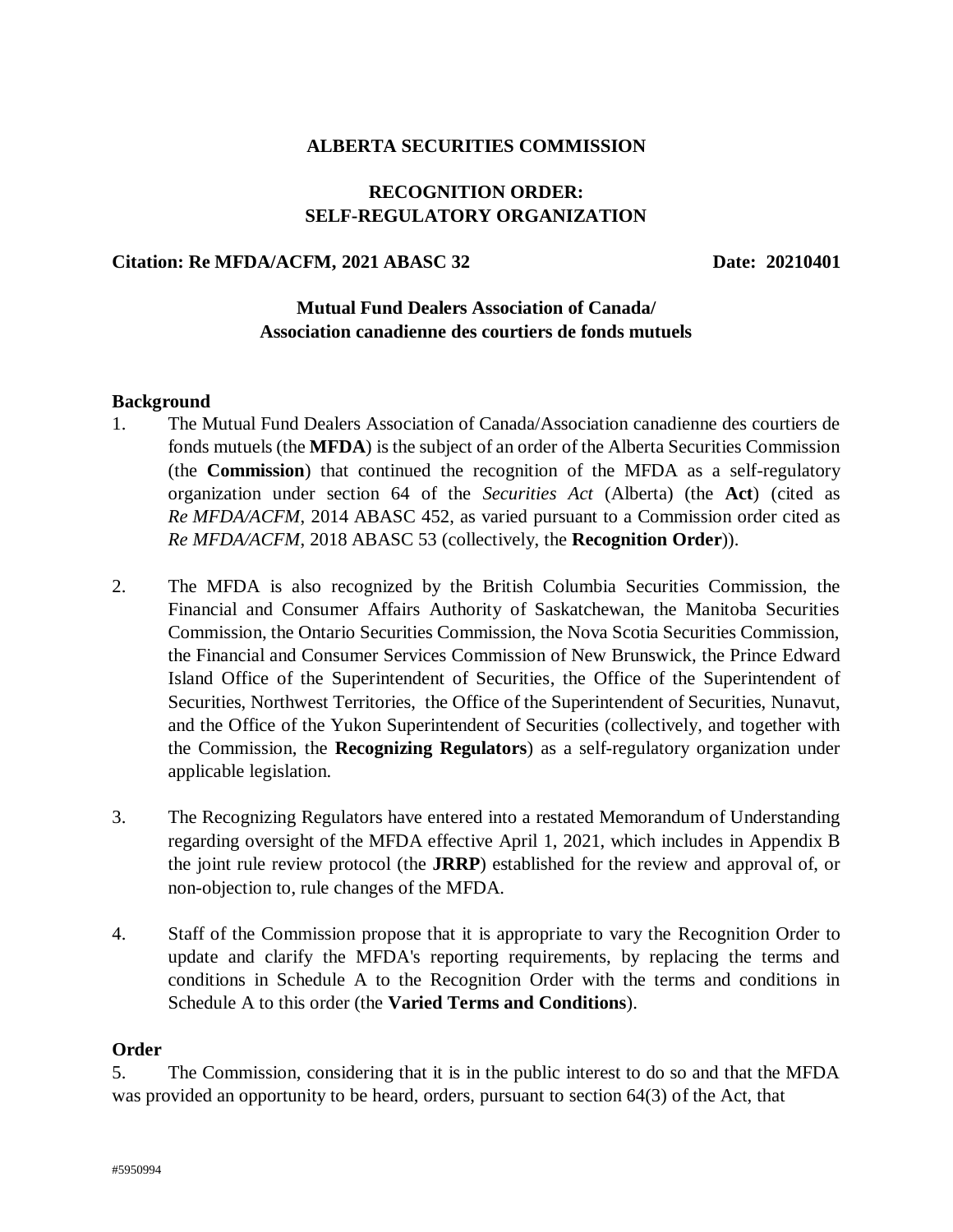the Recognition Order is varied by replacing the terms and conditions in Schedule A to the Recognition Order with the Varied Terms and Conditions.

This order takes effect on April 1, 2021.

# **For the Commission:**

*"original signed by" "original signed by"*

Tom Cotter Vice-Chair

Kari Horn Vice-Chair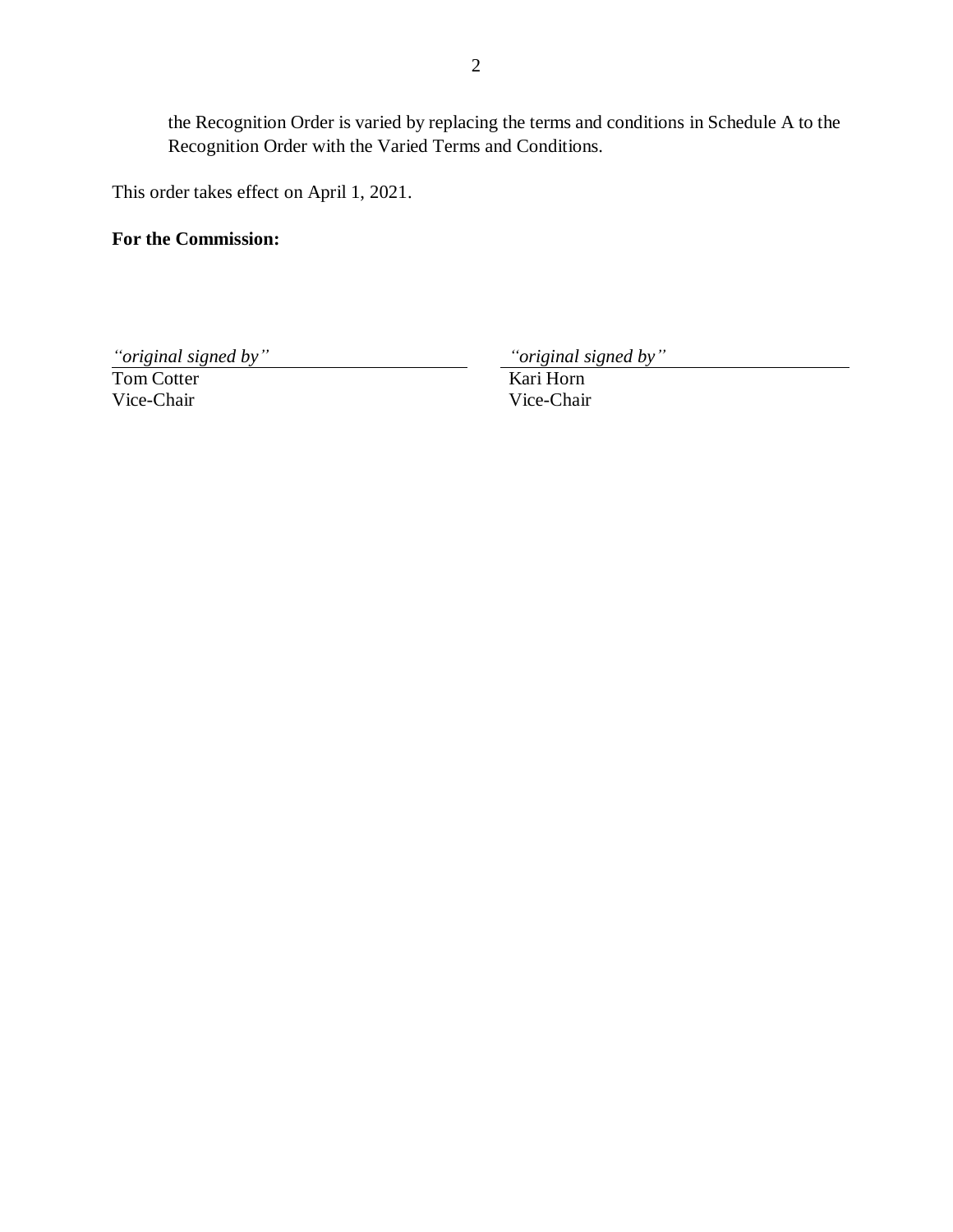### **SCHEDULE A**

# **TERMS AND CONDITIONS OF RECOGNITION OF THE MUTUAL FUND DEALERS ASSOCIATION OF CANADA AS A SELF-REGULATORY ORGANIZATION FOR MUTUAL FUND DEALERS**

#### **1. Definitions**

For the purposes of this Schedule A:

"Approved Person" has the same meaning as defined in MFDA By-law No. 1, as amended by the MFDA and approved by the Commission from time to time (**By-law No. 1**);

"member" means a member of the MFDA;

"MFDA IPC" means MFDA Investor Protection Corporation;

"rules" means the by-laws, rules, regulations, policies, forms, and other similar instruments of the MFDA; and

"securities legislation" has the same meaning as defined in National Instrument 14-101.

#### **2. Status**

The MFDA is and shall remain a not-for-profit corporation.

#### **3. Corporate Governance**

- (a) The MFDA's arrangements with respect to the appointment, removal from office and functions of the persons ultimately responsible for making or enforcing the rules of the MFDA, being the board of directors (the **Board**), shall secure a proper balance between the interests of the different members of the MFDA in order to ensure diversity of representation on the Board. In recognition that the protection of the public interest is a primary goal of the MFDA, a reasonable number and proportion of directors on the Board and on the committees of the Board shall be and remain during their term of office Public Directors as defined in By-law No. 1.
- (b) The MFDA's governance structure shall provide for:
	- (i) at least 50% of its directors, other than its president and chief executive officer, shall be Public Directors;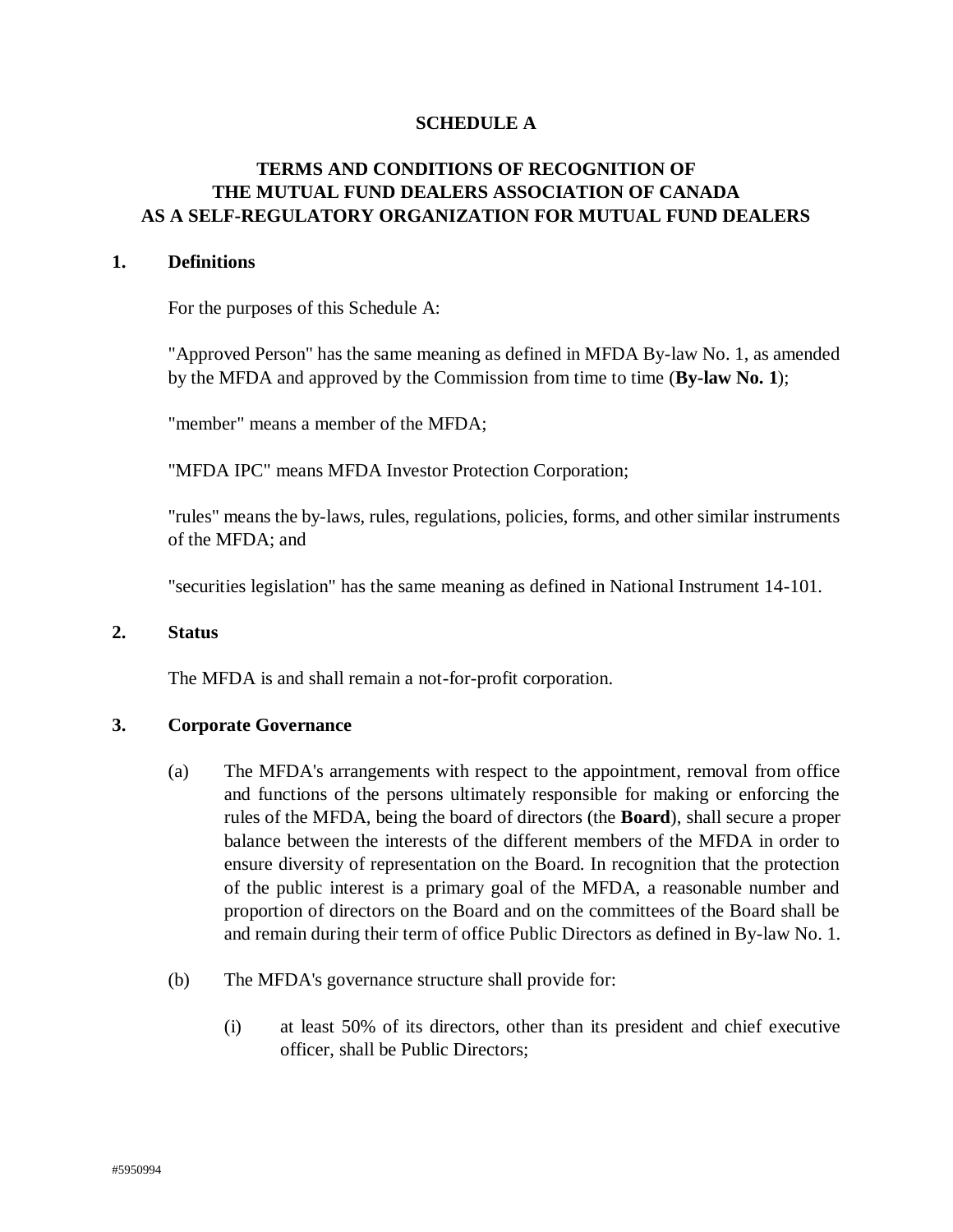- (ii) the president and chief executive officer of the MFDA is deemed to be neither a Public Director nor a non-Public Director;
- (iii) appropriate representation of Public Directors on committees and bodies of the Board, in particular:
	- (A) at least 50% of directors on the governance committee of the Board shall be Public Directors,
	- (B) a majority of directors on the audit committee of the Board shall be Public Directors,
	- (C) at least 50% of directors on the executive committee of the Board, if any, shall be Public Directors,
	- (D) meetings of the Board shall have a quorum requirement of a reasonable number and proportion of Public Directors and non-Public Directors, with at least two Public Directors, and
	- (E) meetings of any committee or body of the Board shall have a quorum requirement of a reasonable number and proportion of Public Directors and non-Public Directors, provided that if the committee or body has Public Directors then the quorum must require at least one Public Director be present;
- (iv) the remaining number of directors serving on the Board and on the above referred to committees and bodies of the Board, shall consist of directors representing the different members of the MFDA to ensure diversity of representation on the Board in accordance with paragraph (a);
- (v) appropriate qualification, remuneration, and conflict of interest provisions and provisions with respect to the limitation of liability of and indemnification protection for directors, officers and employees of the MFDA; and
- (vi) a chief executive officer and other officers, all of whom, except for the chair of the Board, are independent of any member.

# **4. Fees**

(a) Any and all fees imposed by the MFDA on its members shall be equitably allocated and bear a reasonable relation to the costs of regulating members, carrying out the MFDA's objects and protecting the public interest. Fees shall not have the effect of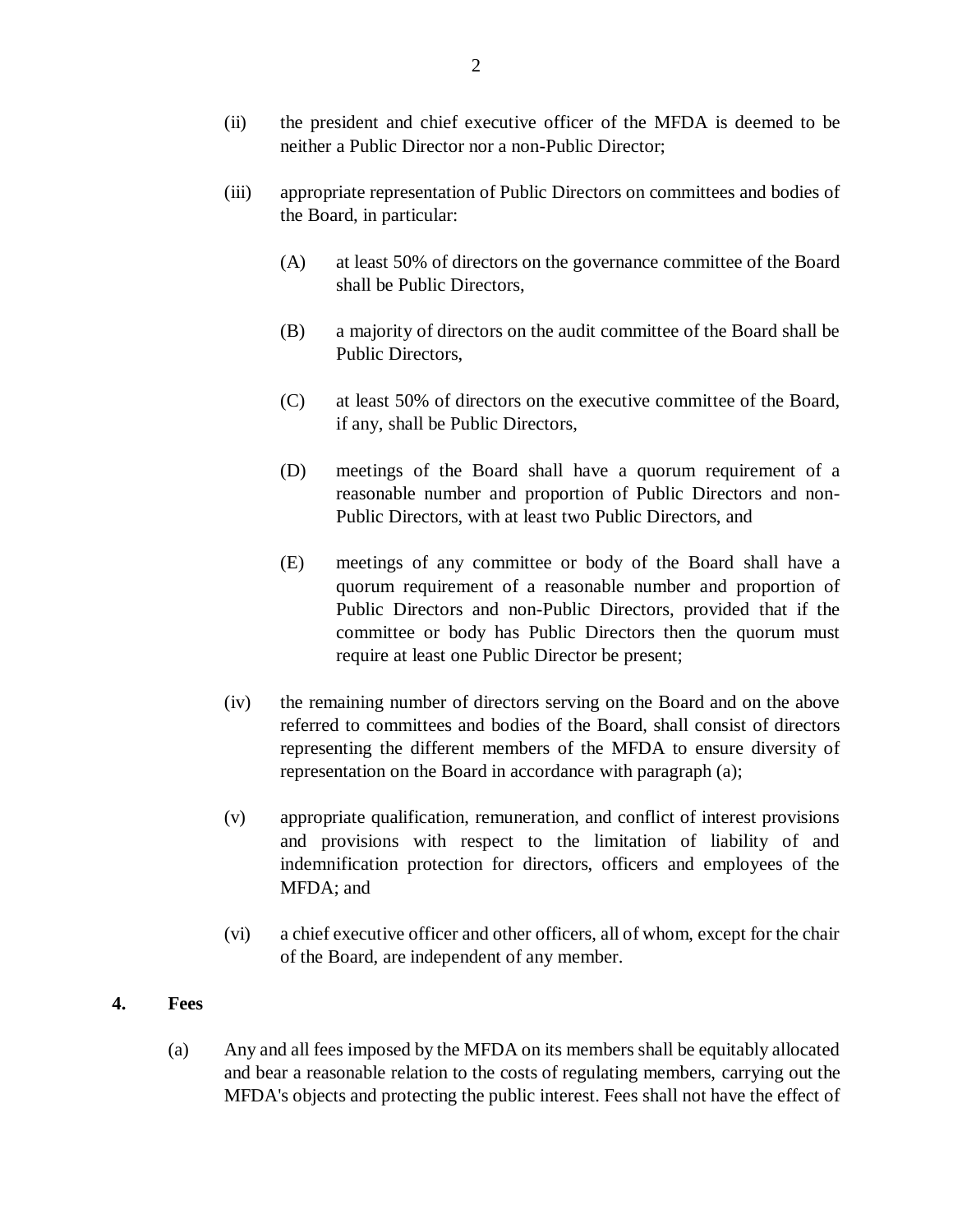creating unreasonable barriers to membership and shall be designed to ensure that the MFDA has sufficient revenues to discharge its responsibilities.

(b) The MFDA's process for setting fees shall be fair, transparent, and appropriate.

# **5. Compensation or Contingency Trust Funds**

The MFDA shall co-operate with and assist the MFDA IPC and any compensation funds or contingency trust funds that are from time to time considered by the Commission under securities legislation to be compensation funds or contingency trust funds for mutual fund dealers. The MFDA shall ensure that its rules give it the power to assess members, and require members to pay such assessments, on account of assessments or levies made by or in respect of the MFDA IPC.

# **6. Membership Requirements**

- (a) The MFDA's rules shall permit all properly registered mutual fund dealers who satisfy the membership criteria to become members thereof and shall provide for the non-transferability of membership.
- (b) Without limiting the generality of the foregoing, the MFDA's rules shall provide for:
	- (i) reasonable financial and operational requirements, including minimum capital and capital adequacy, debt subordination, bonding, insurance, record-keeping, new account, knowledge of clients, suitability of trades, supervisory practices, segregation, protection of clients' funds and securities, operation of accounts, risk management, internal control and compliance (including a written compliance program), client statement, settlement, order taking, order processing, account inquiries, confirmation and back office requirements;
	- (ii) reasonable proficiency requirements (including training, education and experience) with respect to Approved Persons of members;
	- (iii) consideration of disciplinary history, including breaches of applicable securities legislation, the rules of other self-regulatory organizations or MFDA rules, prior involvement in criminal, relevant quasi-criminal, administrative or insolvency proceedings or civil proceedings involving business conduct or alleging fraudulent conduct or deceit, and prior business and other conduct generally, of applicants for membership and any partners, directors and officers, in order that membership may, where appropriate, be refused where any of the foregoing have previously engaged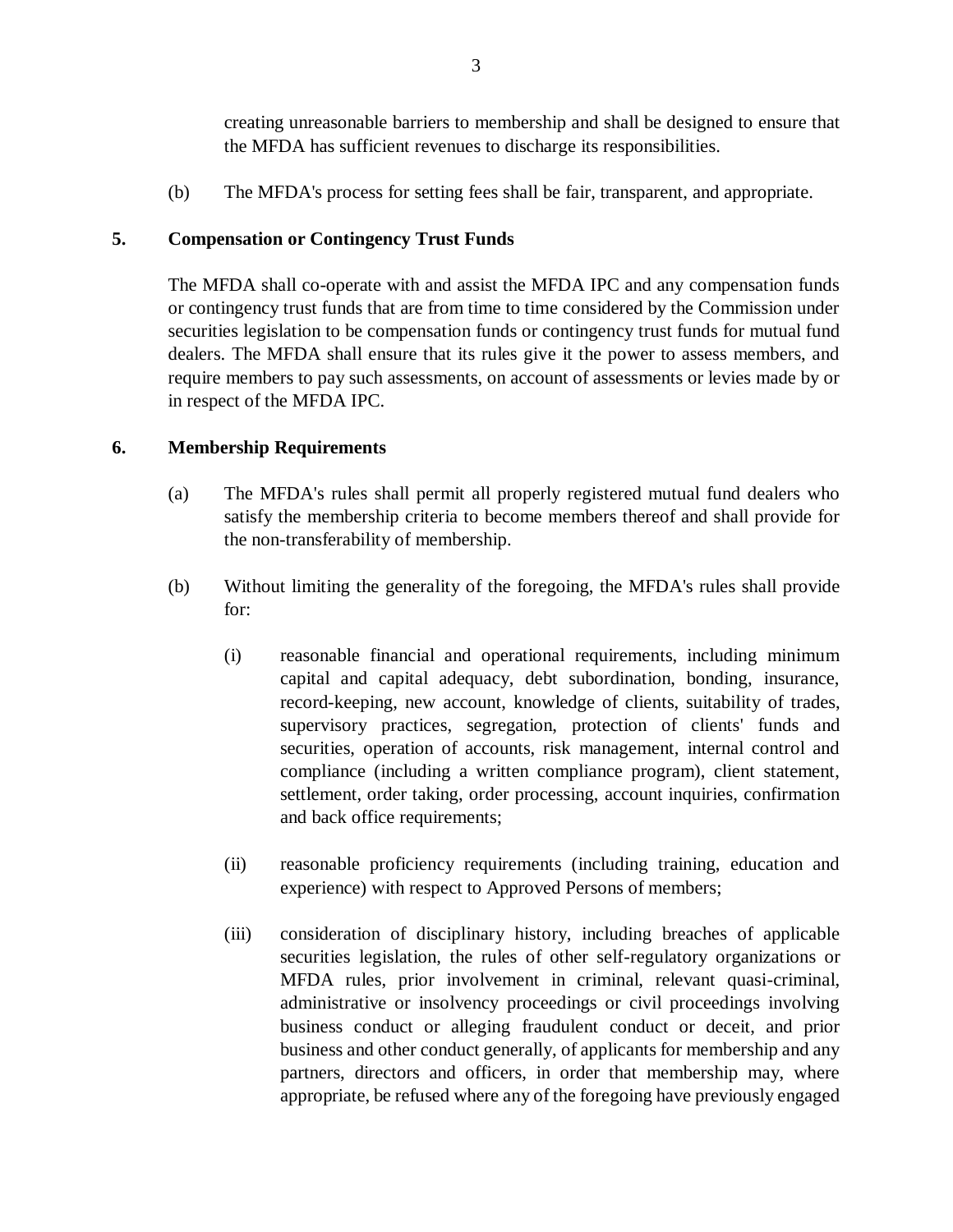in improper conduct, and shall be refused where the past conduct of any of the foregoing affords reasonable grounds for belief that the applicant's business would not be conducted with integrity;

- (iv) reasonable consideration of relationships with other members and other business activities to ensure the appropriateness thereof; and
- (v) consideration of the ownership of applicants for membership under the criteria established in paragraph 6(e).
- (c) The MFDA shall require members to confirm to the MFDA that persons that it wishes to sponsor, employ or associate with as Approved Persons comply with applicable securities legislation and are properly registered.
- (d) The MFDA rules shall require a member to give prior notice to the MFDA before any person or company acquires a material registered or beneficial interest in securities or indebtedness of or any other ownership interest in the member, directly or indirectly, or becomes a transferee of any such interests, or before the member engages in any business combination, merger, amalgamation, redemption or repurchase of securities, dissolution or acquisition of assets. In each case there may be appropriate exceptions in the case of publicly traded securities, de minimis transactions that do not involve changes in de facto or legal control or the acquisitions of material interests or assets, and non-participating indebtedness.
- (e) The MFDA rules shall require approval by the MFDA in respect of all persons or companies proposing to acquire an ownership interest in a member in the circumstances outlined in paragraph 6(d) and, except as provided in paragraph 6(f), for approval of all persons or companies that satisfy criteria providing for:
	- (i) consideration of disciplinary history, including breaches of applicable securities legislation, the rules of other self-regulatory organizations or MFDA rules, involvement in criminal, relevant quasi-criminal, administrative or insolvency proceedings or civil proceedings involving business conduct or alleging fraudulent conduct or deceit, and prior business and other conduct generally; and
	- (ii) reasonable consideration of relationships with other members and involvement in other business activities to ensure the appropriateness thereof.
- (f) The MFDA rules shall give the MFDA the right to refuse approval of all persons or companies that are proposing to acquire an ownership interest in a member in the circumstances outlined in paragraph 6(d) who do not agree to: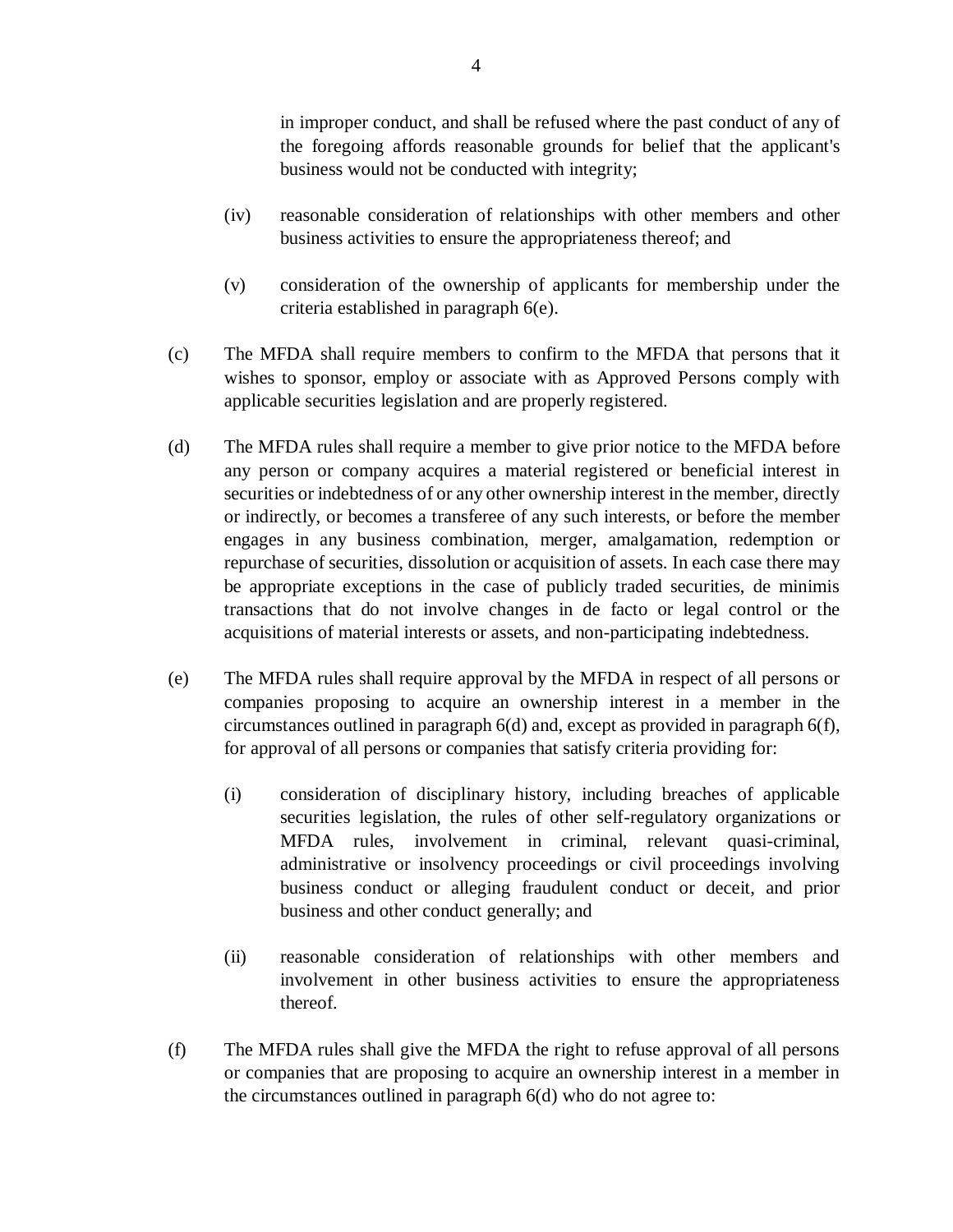- (i) submit to the jurisdiction of the MFDA and comply with its rules;
- (ii) notify the MFDA of any changes in his, her or its relationship with the member or of any involvement in criminal, relevant quasi-criminal, administrative or insolvency proceedings or in civil proceedings involving business conduct or alleging fraudulent conduct or deceit;
- (iii) accept service by mail in addition to any other permitted methods of service;
- (iv) authorize the MFDA to co-operate with other regulatory and self-regulatory organizations, including sharing information with these organizations; and
- (v) provide the MFDA with such information as it may from time to time request and full access to and copies of any records.

# **7. Compliance by Members with MFDA Rules**

- (a) The MFDA shall enforce, as a matter of contract between itself and its members, compliance by its members and their Approved Persons with the rules of the MFDA and, to assist the Commission with carrying out its regulatory mandate, the MFDA shall cooperate with the Commission in ensuring compliance with applicable securities legislation relating to the operations, standards of practice and business conduct of members and Approved Persons, without prejudice to any action that may be taken by the Commission under securities legislation.
- (b) The MFDA shall conduct periodic reviews of its members and the members' Approved Persons to ensure compliance by its members and the members' Approved Persons with the rules of the MFDA and shall conduct such reviews at a frequency requested by the Commission or its staff. The MFDA shall also cooperate with the Commission in the conduct of reviews of its members and the members' Approved Persons as requested by the Commission or its staff, to ensure compliance by its members and their Approved Persons with applicable securities legislation.
- (c) The MFDA shall promptly advise the MFDA IPC of any actual or apparent material breach of the rules thereof of which the MFDA becomes aware.

### **8. Discipline of Members and Approved Persons**

(a) The MFDA shall, as a matter of contract, have the right to and shall appropriately discipline its members and their Approved Persons for violations of the rules of the MFDA and, to assist the Commission with carrying out its regulatory mandate,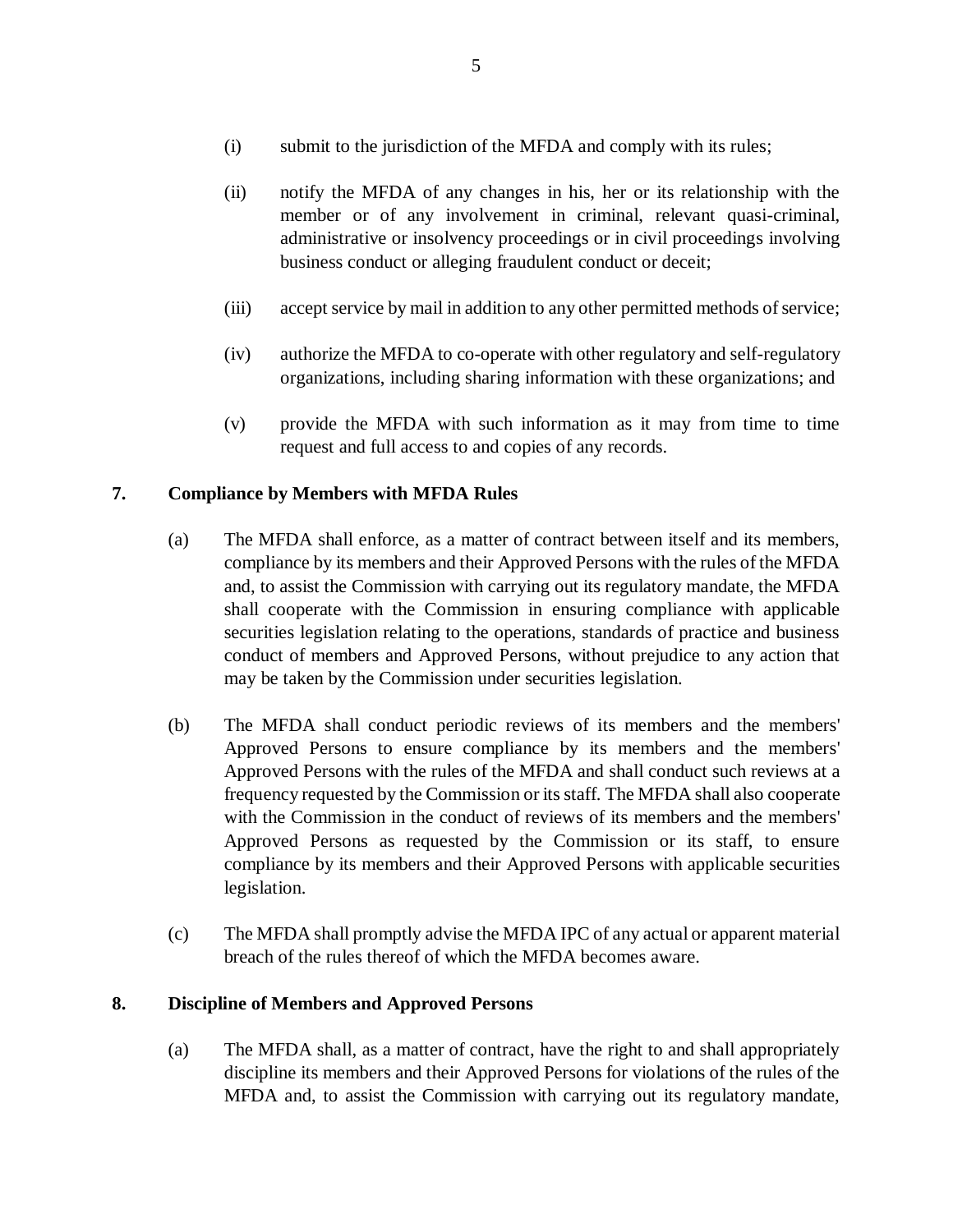shall cooperate with the Commission in the enforcement of applicable securities legislation relating to the operations, standards of practice and business conduct of the members and Approved Persons, without prejudice to any action that may be taken by the Commission under securities legislation.

- (b) The MFDA rules shall enable it to prevent the resignation of a member from the MFDA if the MFDA considers that any matter affecting the member or any registered or beneficial holder of a direct or indirect ownership interest in securities, indebtedness or other interests in the member, or in a person or company associated or affiliated with the member or affecting the member's Approved Persons or any of them, should be investigated or that the member or any such person, company or Approved Person should be disciplined.
- (c) The MFDA shall require its members and their Approved Persons to be subject to the MFDA's review, enforcement and disciplinary procedures.
- (d) The MFDA shall notify the public and the media
	- (i) of any disciplinary or settlement hearing, as soon as practicable and in any event not less than 14 days prior to the date of the hearing, and
	- (ii) of the disposition of any disciplinary action or settlement, including any discipline imposed, and shall promptly make available any written decision and reasons.
- (e) Any notification required under paragraph 8(d) shall include, in addition to any other information specified in paragraph 8(d), the names of the member and the relevant Approved Persons together with a summary of circumstances that gave rise to the proceedings.
- (f) The MFDA shall maintain a register to be made available to the public, summarizing the information which is required to be disclosed under paragraphs 8(d) and (e).
- (g) The MFDA shall at least annually review all material settlements involving its members or their Approved Persons and their clients with a view to determining whether any action is warranted, and the MFDA shall prohibit members and their Approved Persons from imposing confidentiality restrictions on clients vis-à-vis the MFDA or the Commission, whether as part of a resolution of a dispute or otherwise.
- (h) Disciplinary and settlement hearings shall be open to the public and media except where confidentiality is required for the protection of confidential matters. The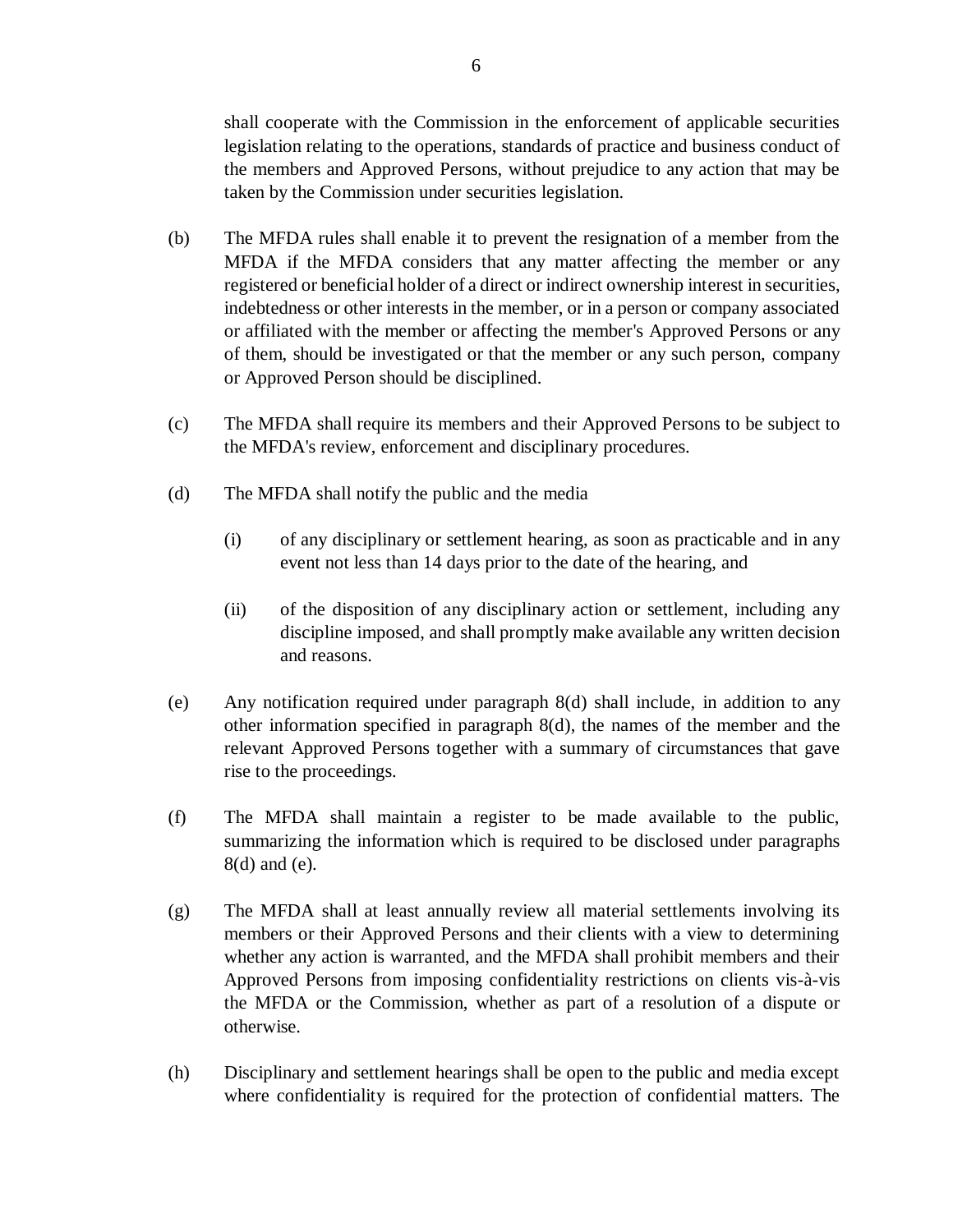criteria and any changes thereto for determining these exceptions shall be specified and submitted to the Commission for approval.

### **9. Due Process**

The MFDA shall ensure that the requirements of the MFDA relating to admission to membership, the imposition of limitations or conditions on membership, denial of membership and termination of membership are fair and reasonable, including in respect of notice, an opportunity to be heard or make representations, the keeping of a record, the giving of reasons and provision for appeals.

### **10. Use of Fines and Settlements**

All fines collected by the MFDA and all payments made under settlement agreements entered into with the MFDA may be used only as follows:

- (a) as approved by the MFDA's Board,
	- (i) for funding the MFDA IPC;
	- (ii) for the development of systems or other expenditures that are necessary to address emerging regulatory issues and are directly related to protecting investors or the integrity of the capital markets, provided that any such use does not constitute normal course operating expenses;
	- (iii) for education or research projects that are directly relevant to the investment industry, are in the public interest, and which benefit the public or the capital markets;
	- (iv) to contribute to a non-profit, tax-exempt organization, the purposes of which include protection of investors, or those described in paragraph  $(a)(iii);$
	- (v) for such other purposes as may be subsequently approved by the Commission; or
- (b) for reasonable costs associated with the administration of the MFDA's hearing panels.

# **11. Purpose of Rules**

(a) The MFDA shall, subject to the terms and conditions of its recognition and the jurisdiction and oversight of the Commission in accordance with securities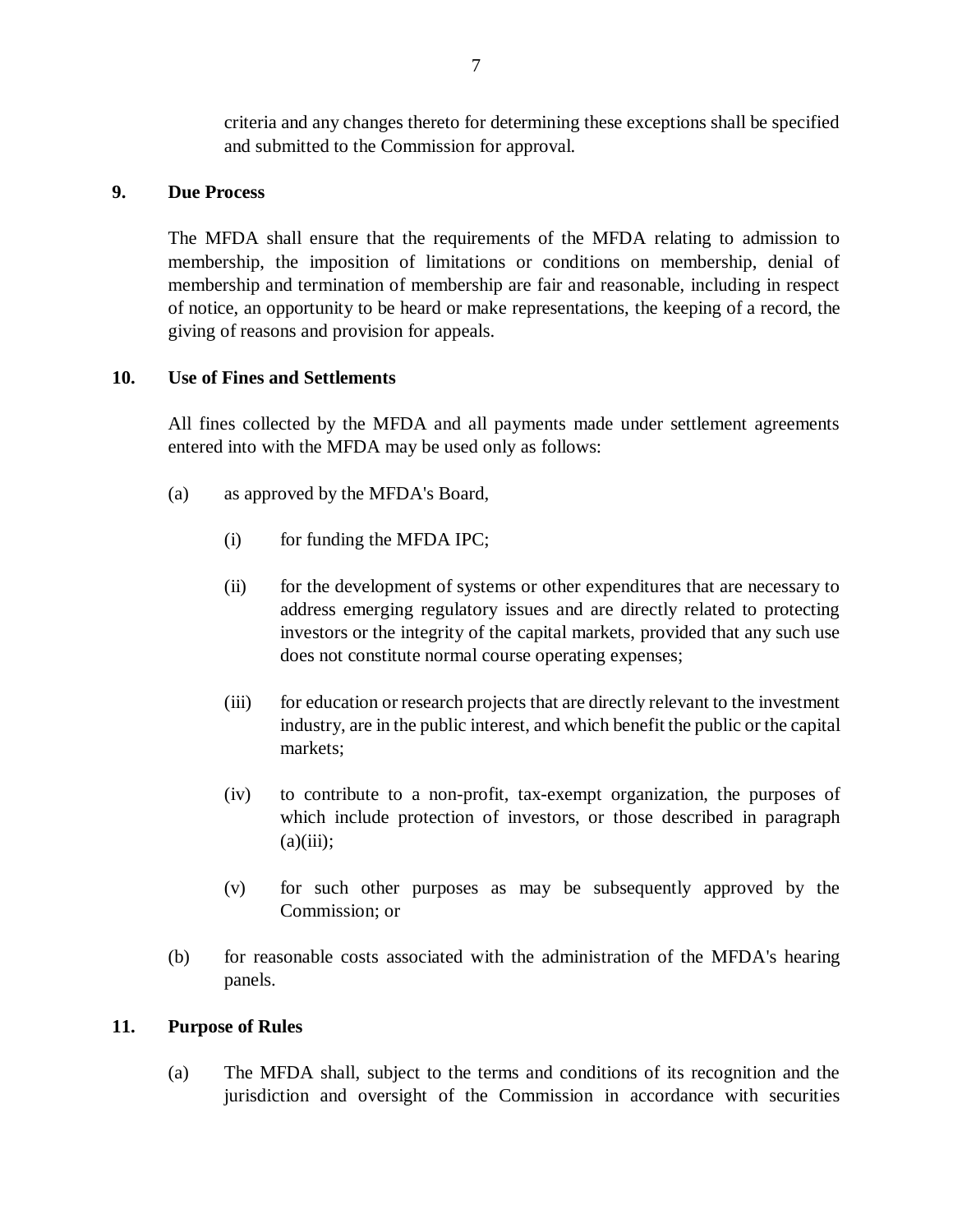legislation, establish such rules as are necessary or appropriate to govern and regulate all aspects of its business and affairs and shall in so doing:

- (i) seek to ensure compliance by members and their Approved Persons with applicable securities legislation relating to the operations, standards of practice and business conduct of the members;
- (ii) seek to prevent fraudulent and manipulative acts and practices and to promote the protection of investors, just and equitable principles of trade and high standards of operations, business conduct and ethics;
- (iii) seek to promote public confidence in and public understanding of the goals and activities of the MFDA and to improve the competence of members and their Approved Persons;
- (iv) seek to standardize industry practices where appropriate for investor protection;
- (v) seek to provide for appropriate discipline;

and shall not:

- (vi) permit unfair discrimination among investors, mutual funds, members or others; or
- (vii) impose any barrier to competition that is not appropriate.
- (b) Unless otherwise approved by the Commission, the rules of the MFDA governing the conduct of member business regulated by the MFDA shall afford investors protection at least equivalent to that afforded by securities legislation, provided that higher standards in the public interest shall be permitted and are encouraged.

### **12. Rules and Rule-Making**

MFDA will comply with the process for filing and obtaining Commission approval for rules and any amendments to rules as outlined in the JRRP, as amended from time to time.

### **13. Operational Arrangements and Resources**

(a) The MFDA shall have adequate arrangements and resources for the effective monitoring and enforcement of compliance with its rules. With the consent of the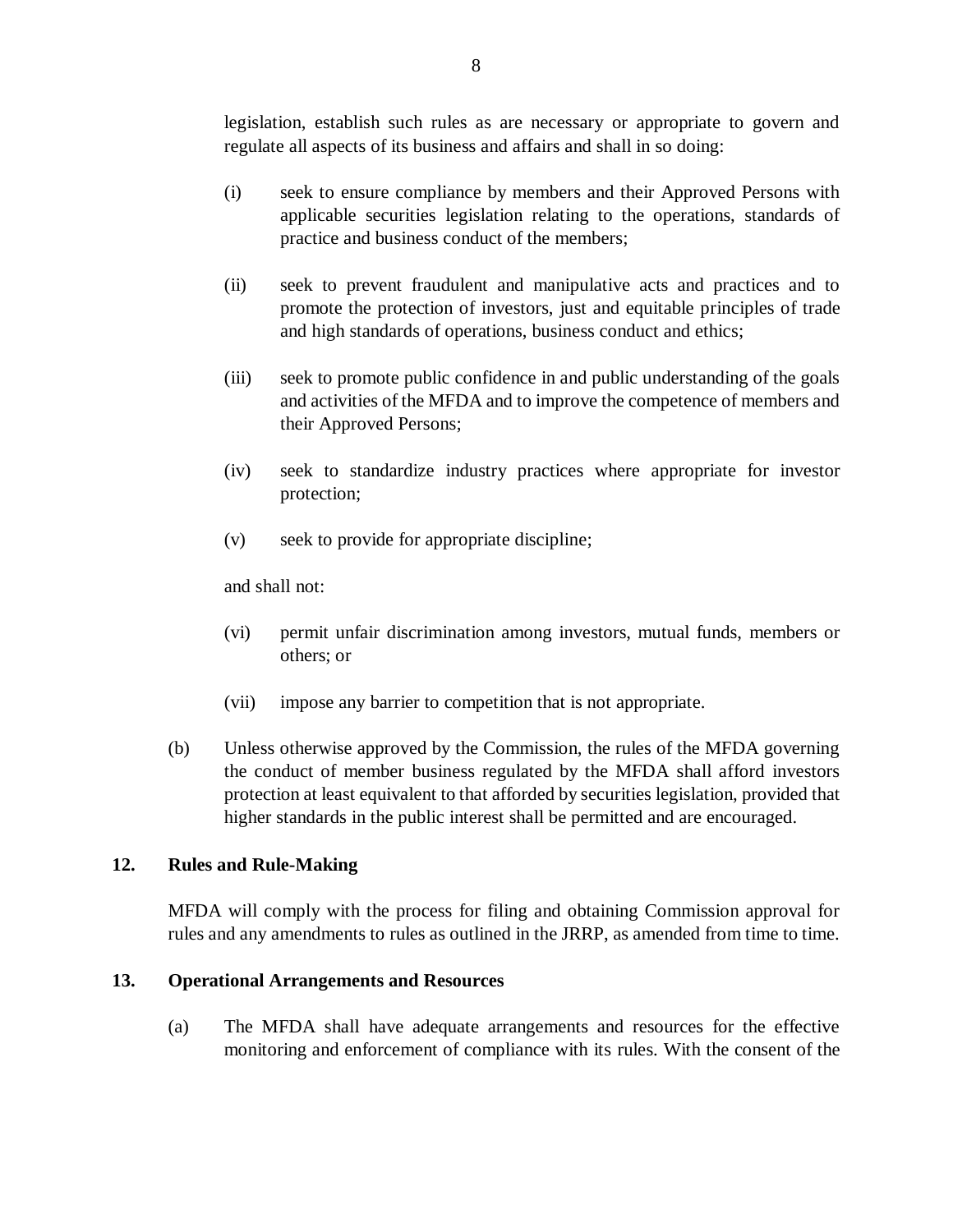Commission, the arrangements for monitoring and enforcement may make provision for the following:

- (i) one or more parts of those functions to be performed (and without affecting its responsibility) by another body or person that is able and willing to perform it; and
- (ii) its members and their Approved Persons to be deemed to be in compliance with its rules by complying with the substantially similar rules of such other body or person.

The Commission's consent may be varied or revoked from time to time and may be subject to terms and conditions.

- (b) The MFDA shall respond promptly and effectively to public inquiries and generally shall have effective arrangements for the investigation of complaints (including anonymous complaints) against its members or their Approved Persons. With the consent of the Commission, such arrangements may make provision for one or more parts of that function to be performed on behalf of the MFDA (and without affecting its responsibility) by another body or person that is able and willing to perform it. The Commission's consent may be varied or revoked from time to time and may be subject to terms and conditions. The MFDA and any other body or person performing such function on behalf of the MFDA shall not refrain from investigating complaints due to the anonymity of the complainant where the complaint is otherwise worthy of investigation and sufficiently detailed to permit investigation.
- (c) The MFDA shall ensure that it is accessible to the public and shall designate and make available to the public the names and telephone numbers of persons to be contacted for various purposes, including making complaints and enquiries.
- (d) The arrangements and resources referred to in paragraphs (a) and (b) above shall consist at a minimum of:
	- (i) a sufficient complement of qualified staff, including professional and other appropriately trained staff;
	- (ii) an adequate supervisory structure;
	- (iii) adequate management information systems;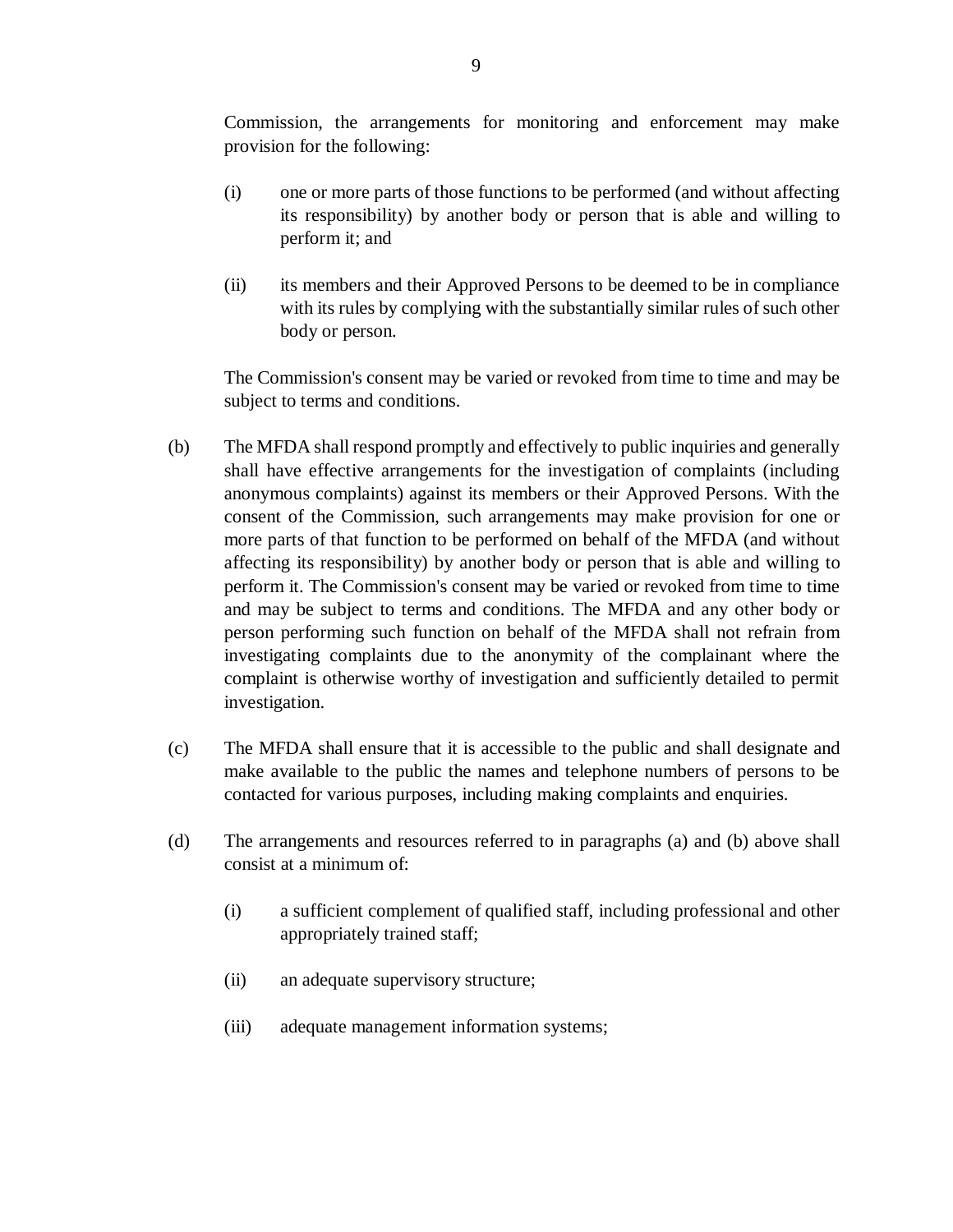- (iv) a compliance department and an enforcement department with appropriate reporting structures directly to senior management, and with written procedures wherever practicable;
- (v) procedures and structures that minimize or eliminate conflicts of interest within the MFDA;
- (vi) inquiry and complaint procedures and a public information facility, including with respect to the discipline history of members and their Approved Persons;
- (vii) guidelines regarding appropriate disciplinary sanctions; and
- (viii) the capacity and expertise to hold disciplinary hearings (including regarding proposed settlements) utilizing public representatives within the meaning of the current section 19.5 of By-law No. 1 together with member representatives.
- (e) The MFDA shall cooperate and assist with any reviews, scheduled or unscheduled, of its self-regulatory functions by the MFDA IPC or the Commission. In addition, in the event that the Commission is of the view that there has been a serious actual or apparent failure in the MFDA's fulfilment of its self-regulatory functions, the MFDA shall, where requested by the Commission, undergo an independent thirdparty review on terms and by a person or persons satisfactory to or determined by the Commission, which review shall be at the expense of the MFDA.
- (f) The MFDA shall cooperate and assist with any reviews, scheduled or unscheduled, of its corporate governance structure by the Commission. In addition, in the event that the Commission is of the view that there has been a serious weakness in the MFDA's corporate governance structure, the MFDA shall upon the request of the Commission undergo an independent third-party review on terms and by a person or persons satisfactory to or determined by the Commission, which review shall be at the expense of the MFDA.
- (g) The MFDA shall not make material changes to its organizational structure, which would affect its self-regulatory functions, without prior approval of the Commission.
- (h) The MFDA shall comply with reporting requirements set out in Appendix 1, as amended from time to time by the Commission or its staff. The MFDA shall also provide the Commission with other reports, documents and information as the Commission or its staff may request.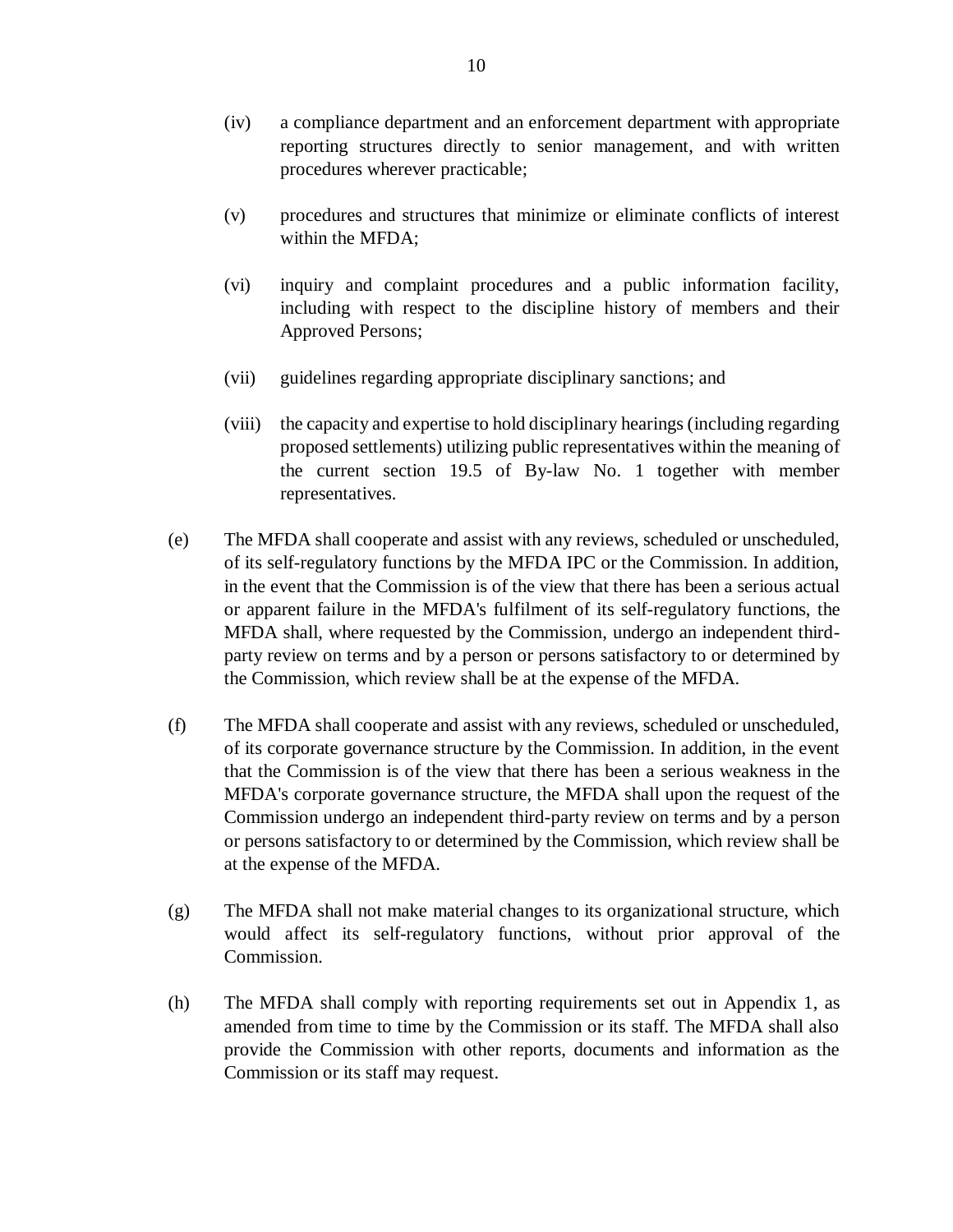### **14. Capacity and Integrity of CE Tracking System**

- (a) The MFDA must ensure that its Continuing Education (**CE**) Tracking System, has
	- (i) appropriate internal controls to ensure integrity and security of information; and
	- (ii) has reasonable and sufficient capacity, and backup to enable the MFDA to properly carry on its business.
- (b) The MFDA must on a reasonably frequent basis, and at least biennially, cause a report to be prepared in accordance with established audit standards by a qualified party which provides details of a review designed to ensure that the CE Tracking System has an adequate system of internal controls (including, but not limited to, integration into the MFDA business continuity and disaster recovery plans).
- (c) Before finalizing any engagement to prepare the report described in (b), the MFDA must discuss the choice of qualified party and scope of the review with the Commission.

### **15. Information Sharing**

The MFDA shall assist and cooperate with, by sharing information and otherwise, the MFDA IPC, the Commission and its staff, and other Canadian federal, provincial and territorial recognized self-regulatory organizations and regulatory authorities, including without limitation, those responsible for the supervision or regulation of securities firms, financial institutions, insurance matters and competition matters. The Commission and its staff shall have unrestricted access to the books and records, management, staff and systems of the MFDA.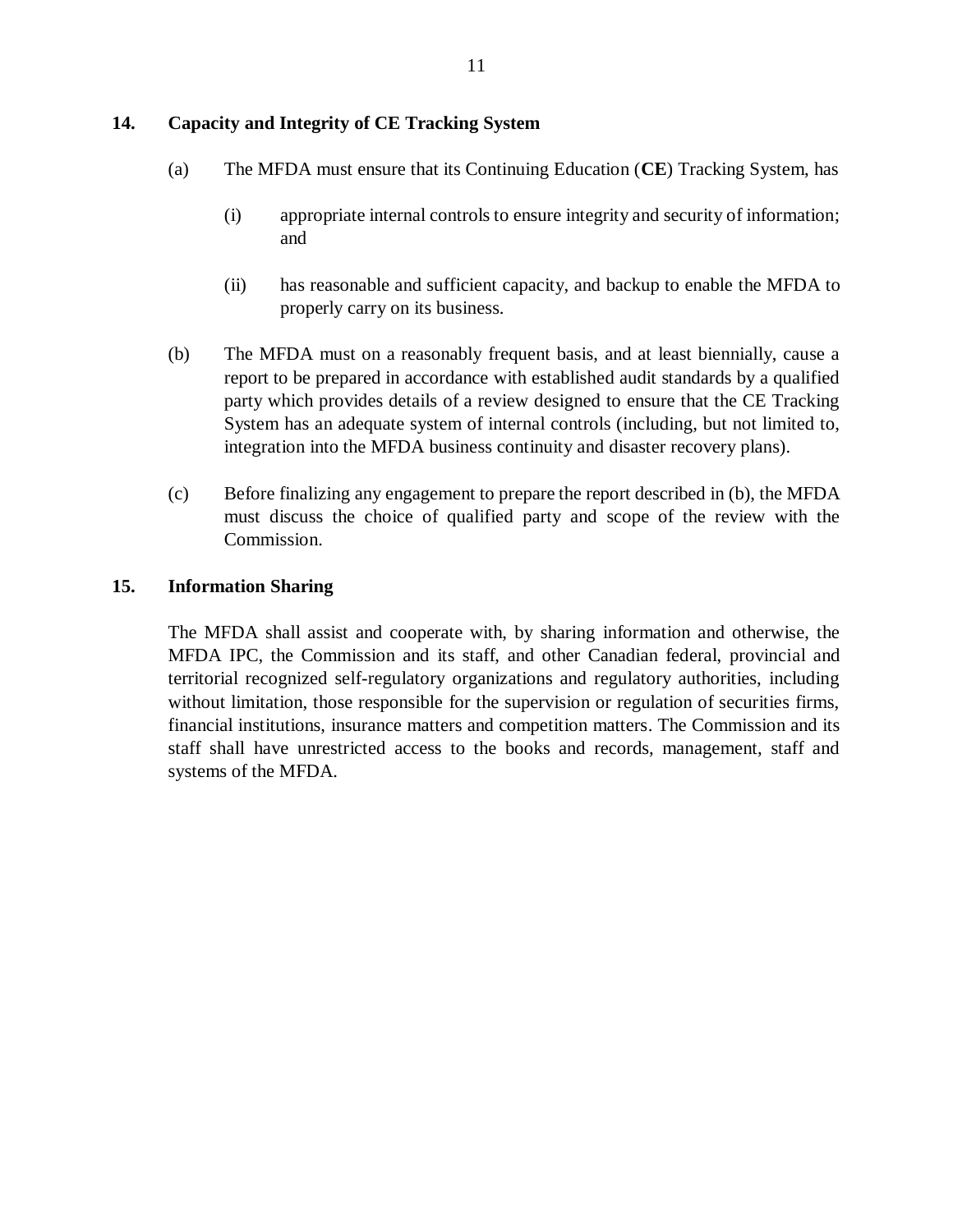### **APPENDIX 1**

#### **REPORTING REQUIREMENTS**

#### **1. Prior Notification**

The MFDA will provide the Commission with at least twelve months' written notice prior to completing any transaction that would result in the MFDA:

- (a) ceasing to perform its services;
- (b) discontinuing, suspending or winding-up all or a significant portion of its operations; or
- (c) disposing of all or substantially all of its assets.

#### **2. Immediate Notification**

The MFDA will immediately notify the Commission of the following events:

- (a) the admission of a new member, including the member's name, and any terms and conditions that are imposed on the member;
- (b) members whose rights and privileges or membership will be suspended or terminated, including:
	- (i) the member's name;
	- (ii) the reasons for the proposed suspension or termination; and
	- (iii) a description of the steps being taken to ensure that the member's clients are being dealt with appropriately;
- (c) receipt of a member's intention to resign;
- (d) receipt of an application for the Board to grant an exemption or an amendment to an exemption from the rules that could have a significant impact on:
	- (i) MFDA members and others subject to the MFDA's jurisdiction, or
	- (ii) the capital markets generally including, for greater clarity, certain stakeholders or sectors.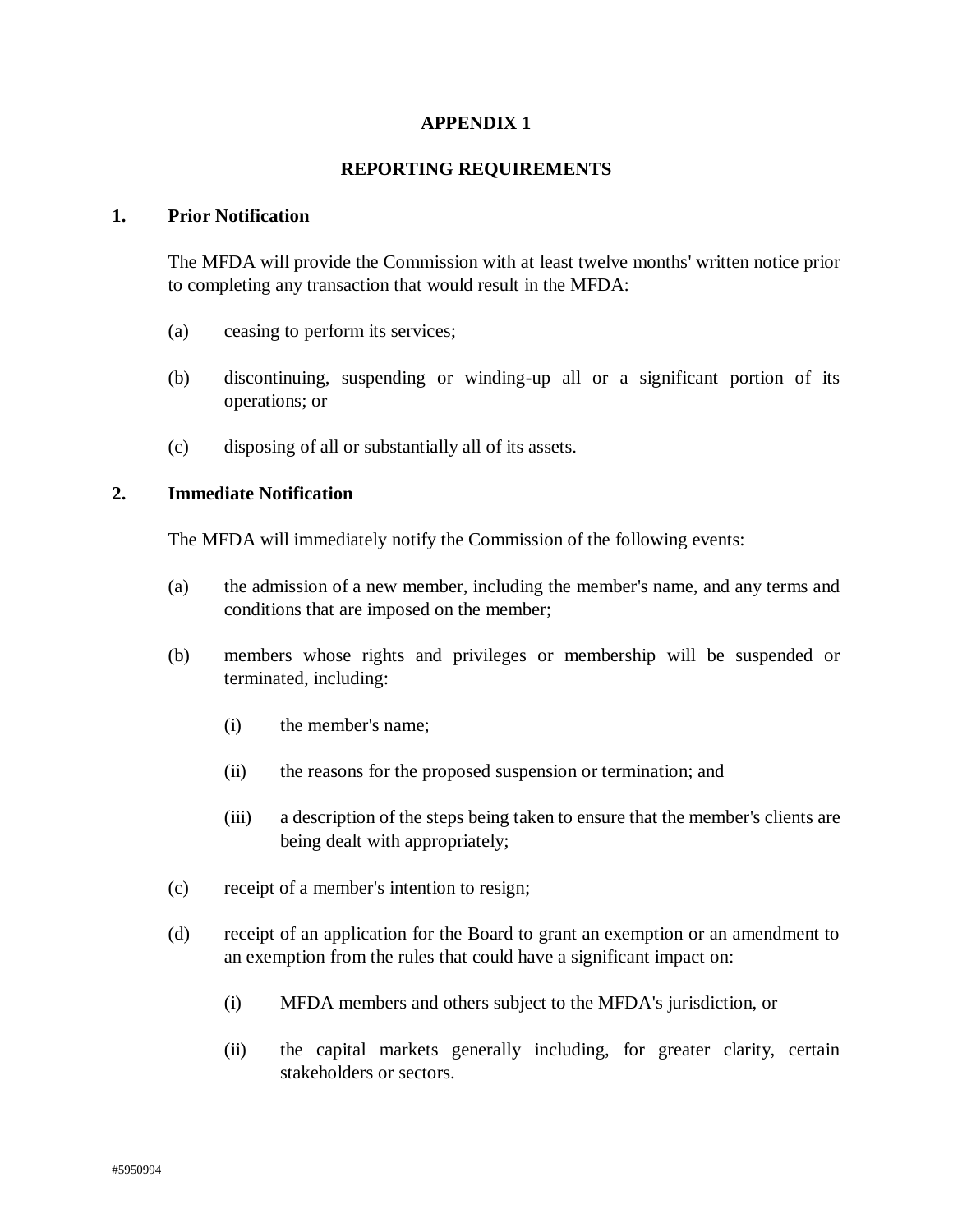The notice required by this section, other than in (d), may be provided by the MFDA issuing a public notice containing the information, provided that such public notice will be issued immediately after the decision is made for admission, suspension or termination of membership and immediately after receipt of a notice of intention to resign, as the case may be.

# **3. Prompt Notification**

The MFDA will provide the Commission with prompt notice of the following events and situations, and in each case describe the circumstances that gave rise to the reportable event or situation, the MFDA's proposed response to ensure resolution, and, if appropriate, provide timely updates:

- (a) situations that would reasonably be expected to raise concerns about the MFDA's financial viability, including but not limited to, an inability to meet its expected expenses for the next quarter or the next year;
- (b) any determination by the MFDA, or notification from any of the Recognizing Regulators, that the MFDA is not or will not be in compliance with one or more of the terms and conditions of its recognition in any jurisdiction;
- (c) any material violations of securities legislation of which the MFDA becomes aware in the ordinary course operation of its business;
- (d) any breach of security safeguards involving information under the MFDA's control if it is reasonable in the circumstances to believe that the breach creates a real risk of significant harm to investors, issuers, registrants, other market participants, the MFDA, the MFDA IPC, or the capital markets;
- (e) actual or apparent misconduct or non-compliance by members, Approved Persons, or others, where investors, clients, creditors, members, the MFDA IPC or the MFDA may reasonably be expected to suffer serious damage as a consequence thereof, including but not limited to:
	- (i) where fraud appears to be present; or
	- (ii) where serious deficiencies in supervision or internal controls exist;
- (f) situations that would reasonably be expected to raise concerns about a member's continued viability, including but not limited to, capital deficiency, early warning, and any condition which, in the opinion of the MFDA, could give rise to payments being made out of the MFDA IPC, including any condition which, alone or together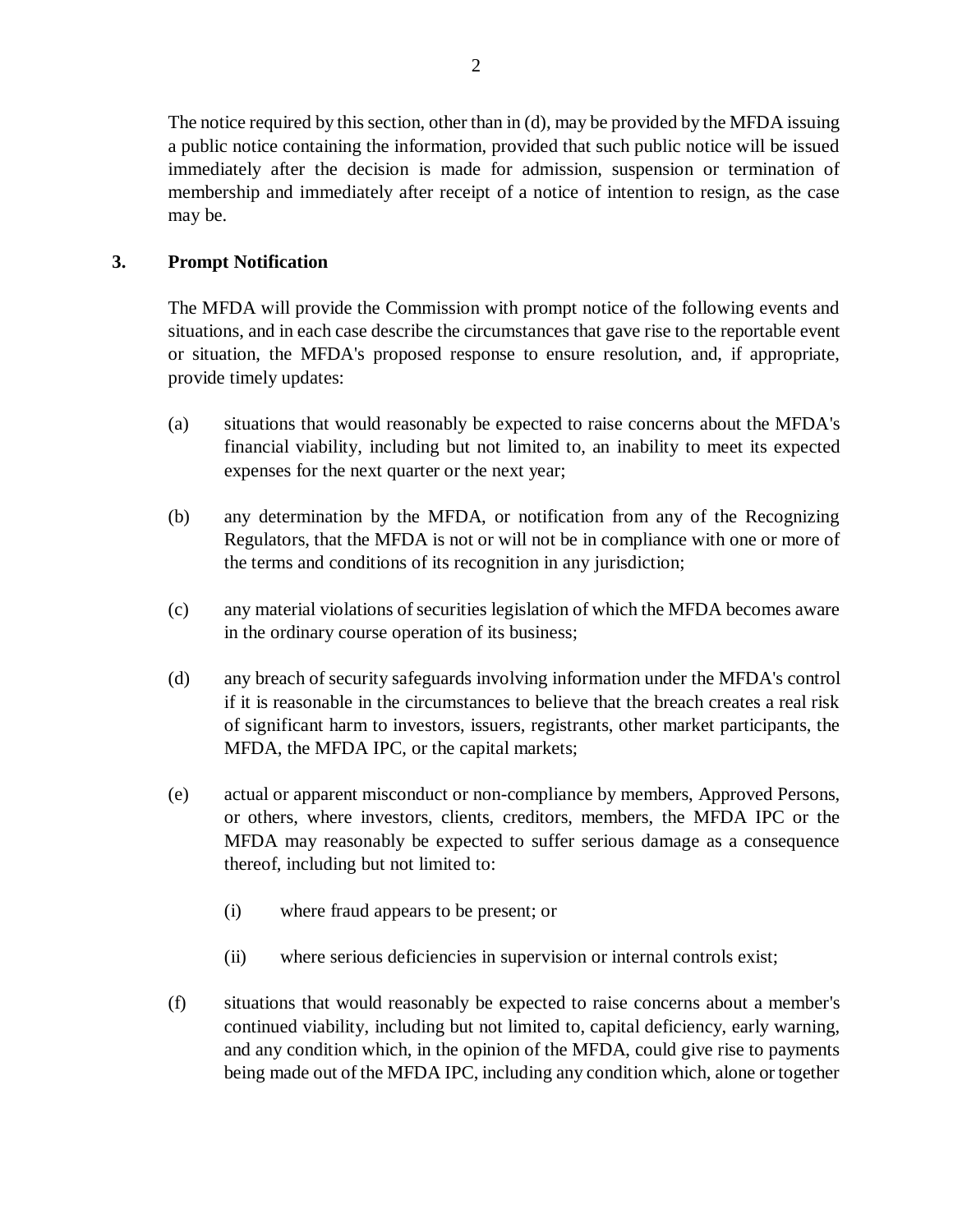with other conditions, could, if appropriate corrective action is not taken, reasonably be expected to:

- (i) inhibit the member from promptly completing securities transactions, promptly segregating clients' securities as required or promptly discharging its responsibilities to clients, other members, or creditors;
- (ii) result in material financial loss to the member or its clients; or
- (iii) result in material misstatement of the member's financial statements;
- (g) any action taken by the MFDA with respect to a member in financial difficulty;
- (h) any terms and conditions imposed, varied or removed by the MFDA relating to a member;
- (i) any enforcement agreement and undertaking entered into, varied or rescinded at the MFDA's request relating to a member.

# **4. Quarterly Reporting**

The MFDA will file on a quarterly basis with the Commission a report pertaining to the MFDA's regulatory operations promptly after the report is reviewed or approved by the MFDA's Board, board committees, or senior management, as the case may be, containing at a minimum the following information and documents:

- (a) a summary of ongoing initiatives, policy changes, and emerging or key issues that arose in the previous quarter for each of the MFDA's regulatory operations;
- (b) a summary of all compliance examinations in progress or completed during the previous quarter, and all compliance examinations scheduled to be commenced in the upcoming quarter by the MFDA office and department, including information on repeat or significant deficiencies;
- (c) a summary of all discretionary exemptions granted to individuals and members during the previous quarter;
- (d) summary statistics for the previous quarter regarding all client complaints, and complaints received from other sources including, but not limited to, any other securities regulatory authority;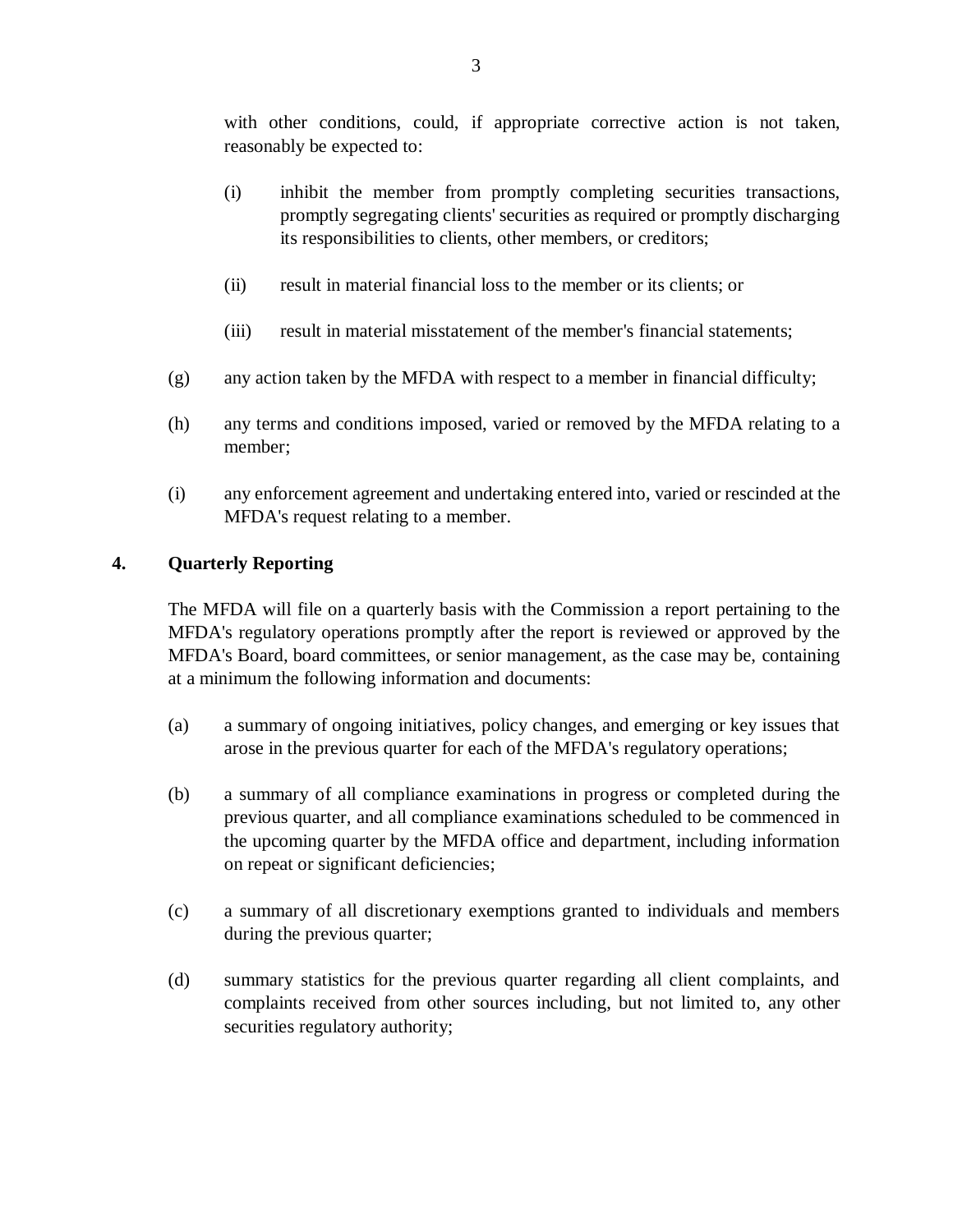- (e) summary statistics by MFDA office for the previous quarter regarding the caseload for each of case assessment, investigations, and prosecutions, including the length of time the files have been open;
- (f) a summary of enforcement files that were referred to any of the Recognizing Regulators during the previous quarter; and
- (g) the MFDA's regulatory staff complement, by function, and details of any material changes or reductions in regulatory staffing, by function, during the previous quarter.

# **5. Annual Reporting**

The MFDA will file on an annual basis with the Commission a report pertaining to the MFDA's regulatory operations promptly after the report is reviewed or approved by the MFDA's Board, board committees or senior management, as the case may be, containing at a minimum the following documents:

- (a) a self-assessment containing information as specified by Commission staff from time to time and include the following information:
	- (i) an assessment of how the MFDA is meeting its regulatory mandate, including an assessment against the recognition criteria and the terms and conditions in Schedule A to the Recognition Order;
	- (ii) an assessment against its strategic plan;
	- (iii) a description of trends seen as a result of compliance reviews, investigations and prosecutions conducted, and complaints received, including the MFDA's plan to deal with any issues;
	- (iv) whether the MFDA is meeting its benchmarks, and reasons for any benchmarks not being met;
	- (v) a description and update on significant projects undertaken by the MFDA; and
	- (vi) a description of issues raised by any of the Recognizing Regulators, external auditors or internal audit, which are being tracked by the MFDA's senior management, together with a summary of the progress made on their resolution; and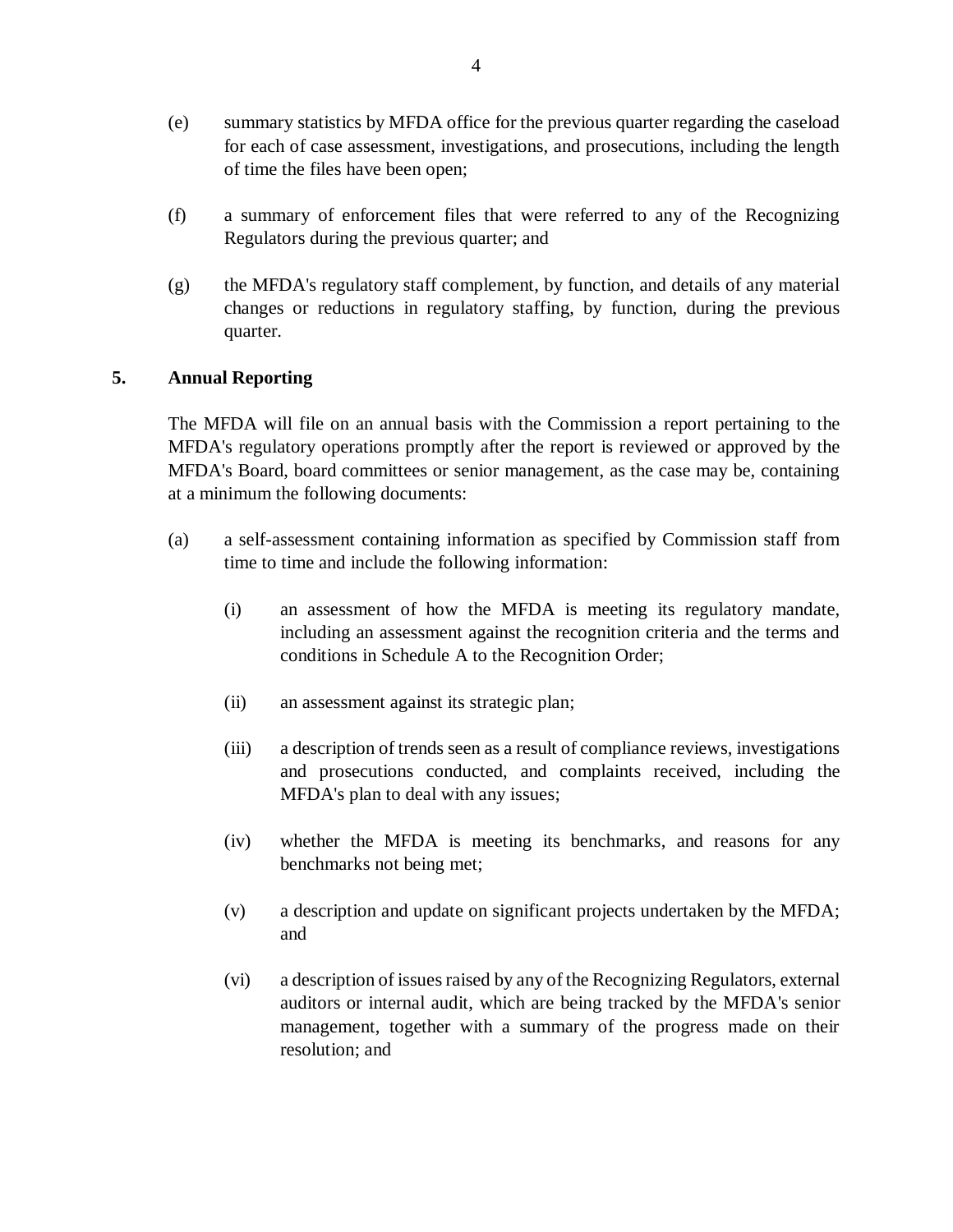(b) certification by the MFDA's Chief Executive Officer and General Counsel that the MFDA is in compliance with the terms and conditions applicable to it in Schedule A to the Recognition Order.

### **6. Financial Reporting**

- (a) The MFDA will file with the Commission unaudited quarterly financial statements with notes within 60 days after the end of each financial quarter.
- (b) The MFDA will file with the Commission audited annual financial statements accompanied by the report of an independent auditor within 90 days after the end of each fiscal year.

# **7. Other Reporting**

- (a) The MFDA will provide the Commission on a timely basis with the following information and documents upon publication or completion of review and approval by the MFDA's Board, board committees, or senior management, as the case may be:
	- (i) the results of any corporate governance review referred to in term and condition 13(f) of Schedule A to the Recognition Order;
	- (ii) material changes to the code of business ethics and conduct and the written policy about managing potential conflicts of interests of members of the MFDA's Board;
	- (iii) changes in the members of the MFDA's Board;
	- (iv) the financial budget for the current year, together with the underlying assumptions, that have been approved by the MFDA's Board;
	- (v) enterprise risk management reports, and any material changes to enterprise risk management methodology;
	- (vi) the internal audit charter, annual internal audit plan, and internal audit reports, or similar interval review documents;
	- (vii) the annual report for the current year;
	- (viii) material changes to the compliance or enforcement processes or scope of work, including risk assessment models for: